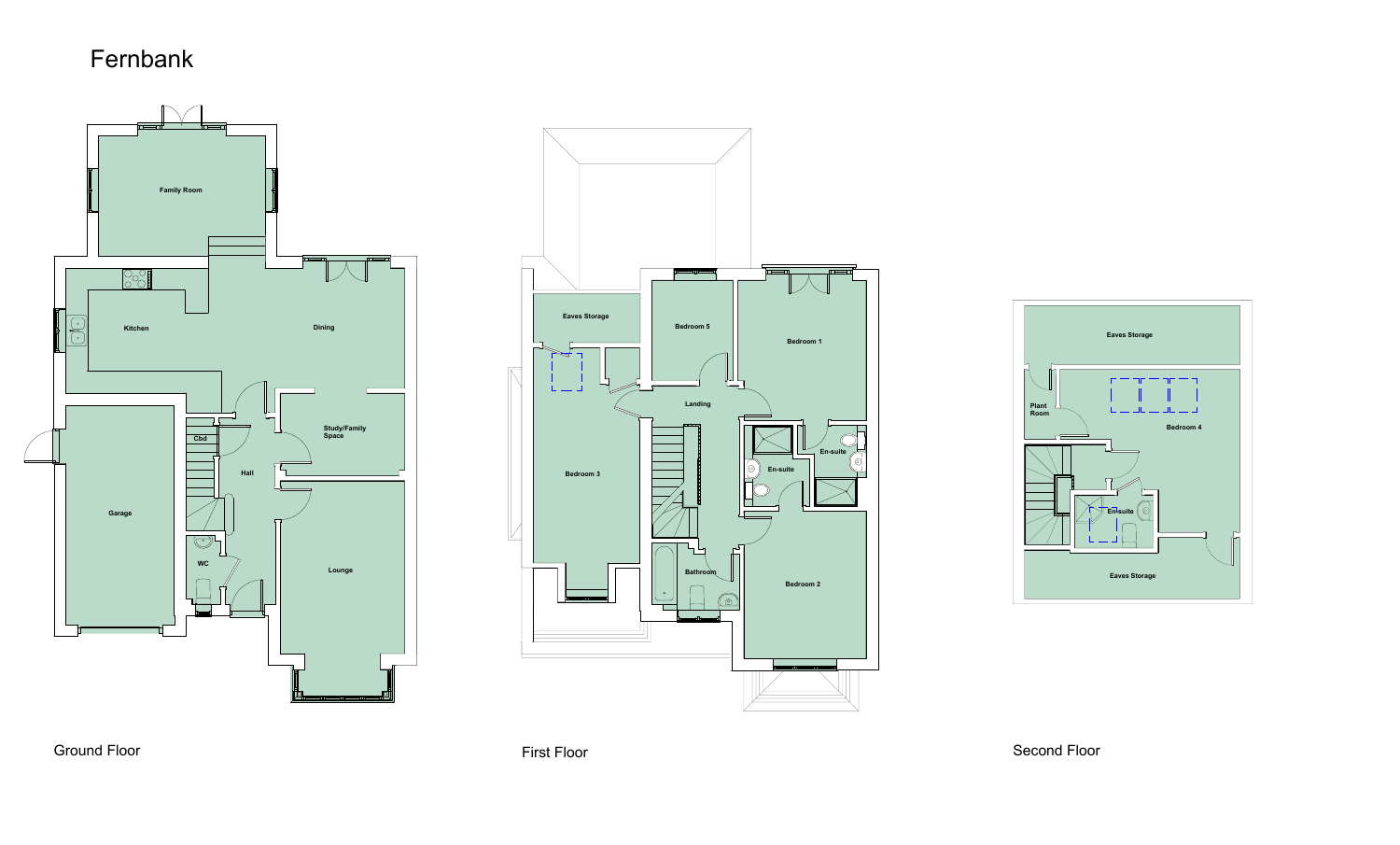

### Ground Floor

## Field View





### First Floor Second Floor